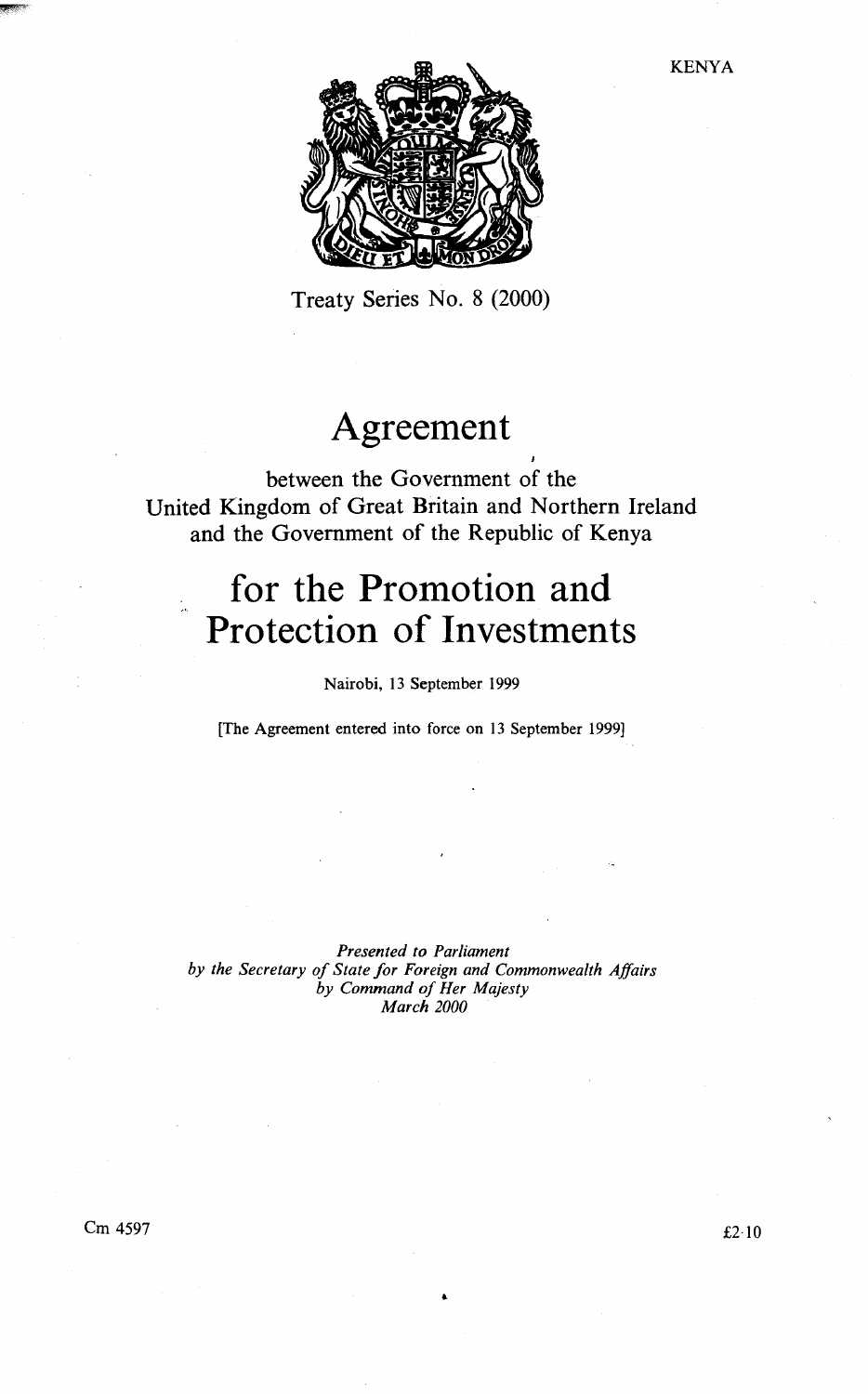## AGREEMENT BETWEEN THE GOVERNMENT OF THE UNITED KINGDOM OF GREAT BRITAIN AND NORTHERN IRELAND AND THE GOVERNMENT OF THE REPUBLIC OF KENYA FOR THE PROMOTION AND PROTECTION OF INVESTMENTS

The Government of the United Kingdom of Great Britain and Northern Ireland and the Government of the Republic of Kenya;

Desiring to create favourable conditions for greater investment by nationals and companies of one State in the territory of the other State;

Recognising that the encouragement and reciprocal protection under international agreement of such investments will be conducive to the stimulation of individual business initiative and will increase prosperity in both States;

Have agreed as follows:

### ARTICLE 1

#### **Definitions**

For the purposes of this Agreement:

- (a) "investment" means every kind of asset and in particular, though not exclusively, includes:
	- (i) movable and immovable property and any other property rights such as mortgages, liens or pledges; resources and any territory to which this Agreement is extended in accordance with the provisions of Article 12;
	- (ii) in respect of the Republic of Kenya: Kenya, including the territorial waters and any maritime area situated beyond the territorial waters of Kenya which have been or might in the future be designated under the national laws of Kenya in accordance with international law as an area within which Kenya may exercise rights with regard to the sea-bed and subsoil and the natural resources.

#### ARTICLE 2

### Promotion and Protection of Investment

(1) Each Contracting Party shall encourage and create favourable conditions for nationals or companies of the other Contracting Party to invest capital in its territory, and, subject to its right to exercise powers conferred by its laws, shall admit such capital.

(2) Investments of nationals or companies of each Contracting Party shall at all times be accorded fair and equitable treatment and shall enjoy full protection and security in the territory of the other Contracting Party. Neither Contracting Party shall in any way impair by unreasonable or discriminatory measures the management, maintenance, use, enjoyment or disposal of investments in its territory of nationals or companies of the other Contracting Party. Each Contracting Party shall observe any obligation it may have entered into with regard to investments of nationals or companies of the other Contracting Party.

#### ARTICLE 3

#### National Treatment and Most-favoured-nation Provisions

(I) Neither Contracting Party shall in its territory subject investments or returns of nationals or companies of the other Contracting Party to treatment less favourable than that which it accords to investments or returns of its own nationals or companies or to mvestments or returns of nationals or companies of any third State.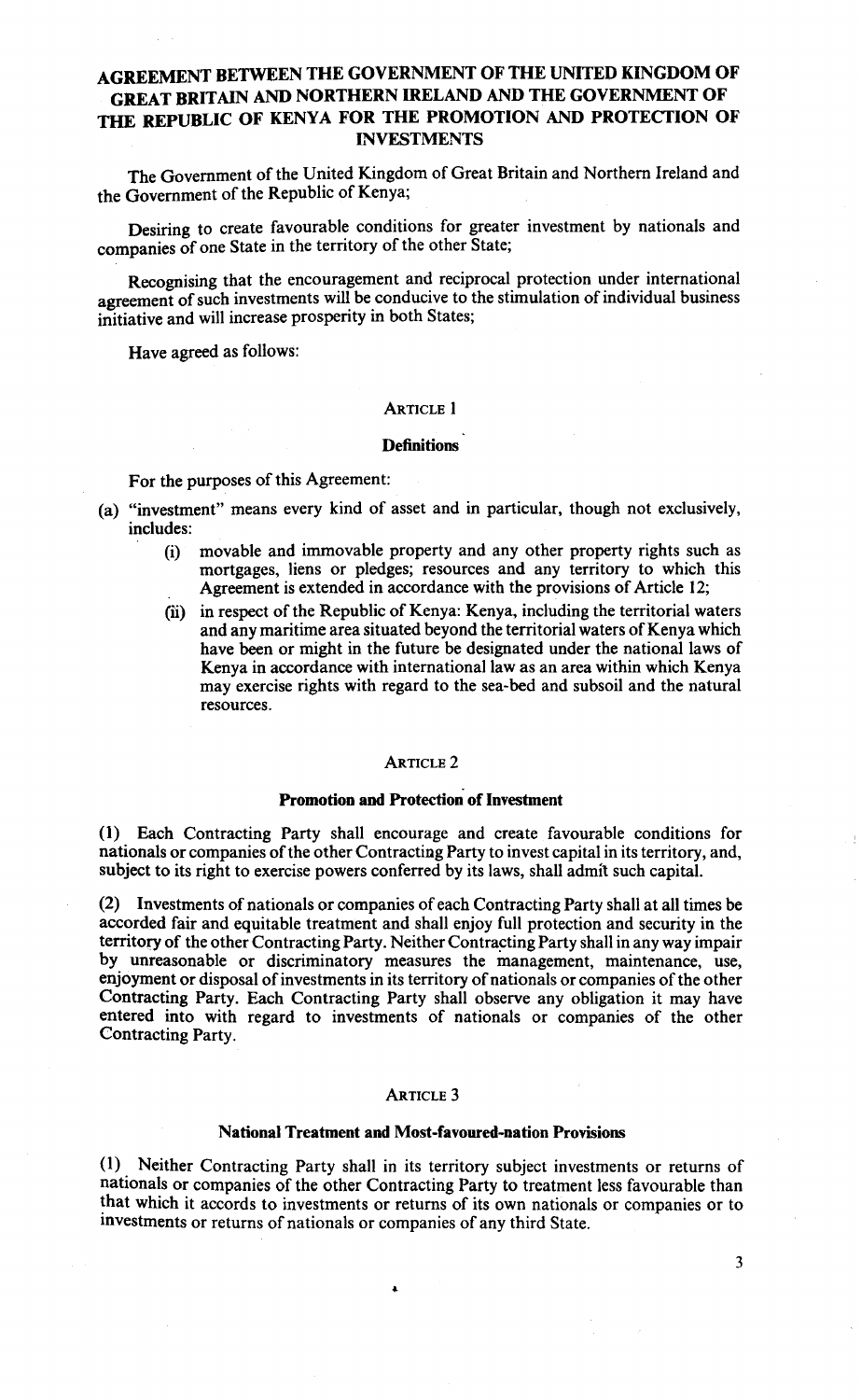(2) Neither Contracting Party shall in its territory subject nationals or companies of the other Contracting Party, as regards their management, maintenance, use, enjoyment or disposal of their investments, to treatment less favourable than that which it accords to its own nationals or companies or to nationals or companies of any third State.

(3) For the avoidance of doubt it is confirmed that the treatment provided for in paragraphs (1) and (2) above shall apply to the provisions of Articles 1 to 11 of this Agreement.

#### ARTICLE 4

#### **Compensation for Losses**

(1) Nationals or companies of one Contracting Party whose investments in the territory of the other Contracting Party suffer losses owing to war or other armed conflict, revolution, a state of national emergency, revolt, insurrection or riot in the territory of the latter Contracting Party shall be accorded by the latter Contracting Party treatment, as regards restitution, indemnification, compensation or other settlement, no less favourable than that which the latter Contracting Party accords to its own nationals or companies or to nationals or companies of any third State. Resulting payments shall be freely transferable.

(2) Without prejudice to paragraph (l) of this Article, nationals or companies of one Contracting Party who in any of the situations referred to in that paragraph suffer losses in the territory of the other Contracting Party resulting from:

- (a) requisitioning of their property by its forces or authorities, or
- (b) destruction of their property by its forces or authorities, which was not caused in combat action or was not required by the necessity of the situation,

shall be accorded restitution or adequate compensation. Resulting payments shall be freely transferable.

#### ARTICLE 5

#### **Expropriation**

(I) Investments of nationals or companies or either ,Contracting Party shall not be nationalised, expropriated or subjected to measures having effect equivalent to nationalisation or expropriation (hereinafter referred to as "expropriation") in the territory of the other Contracting Party except for a public purpose related to the internal needs of that Party on a non-discriminatory basis and against prompt, adequate and effective compensation. Such compensation shall amount to the genuine value of the investment expropriated immediately before the expropriation or before the impending expropriation became public knowledge, whichever is the earlier, shall include interest at a normal commercial rate until the date of payment, shall be made without delay, be effectively realisable and be freely transferable. The national or company affected shall have a right, under the law of the Contracting Party making the expropriation, to prompt review, by a judicial or other independent authority of that Party, of his or its case and of the valuation of his or its investment in accordance with the principles set out in this paragraph.

(2) Where a Contracting Party expropriates the assets of a company which is incoporated pr constituted under the law in force in any part of its own territory, and in which nationals or companies of the other Contracting Party own shares, it shall ensure that the provisions of paragraph (l) of this Article are applied to the extent necessary to guaranteee prompt, adequate and effective compensation in respect of their investment to such nationals or companies of the other Contracting Party who are owners of those shares.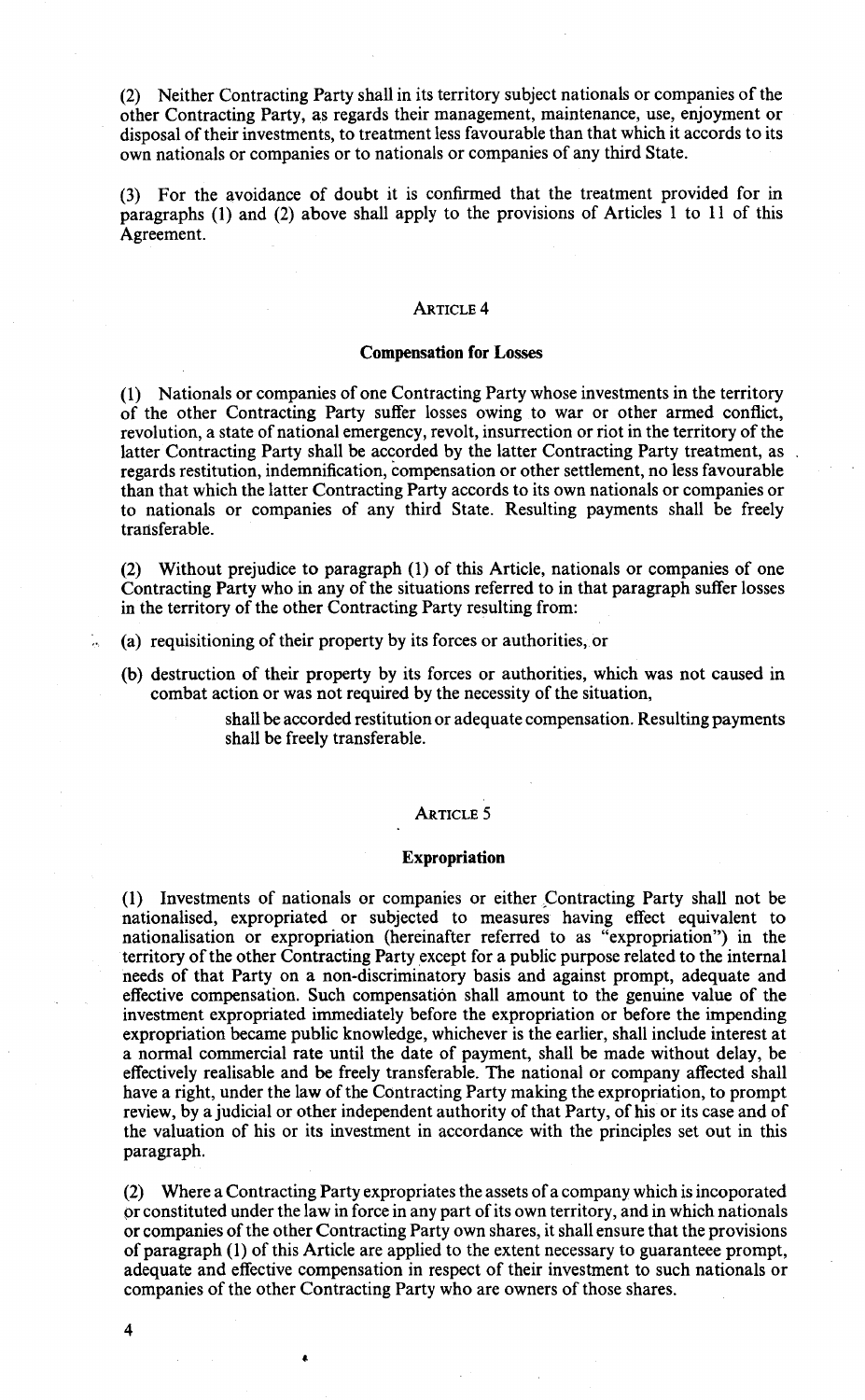#### ARTICLE 6

#### Repatriation of Investment and Returns

Each Contracting Party shall in respect of investments guarantee to nationals or companies of the other Contracting Party the unrestricted transfer of their investments and returns. Transfers shall be effected without delay in the convertible currency in which the capital was originally invested or in any other convertible currency agreed by the investor and the Contracting Party concerned. Transfers shall be made at the rate of exchange applicable on the date of transfer, unless otherwise agreed.

#### ARTICLE 7

#### Exceptions

The provisions of this Agreement relative to the grant of treatment not less favourable than that accorded to the nationals or companies of either Contracting Party or of any third State shall not be constructed so as to oblige one Contracting Party to extend to the nationals or companies of the other the benefit of any treatment, preference or privilege resulting from:

- (a) any existing or future customs union or similar international agreement to which either of the Contracting Parties is or may become a party; or
- (b) any international agreement or arrangement relating wholly or mainly to taxation or any domestic legislation relating wholly or mainly to taxation.

#### ARTICLE 8

#### Reference to International Centre for Settlement of Invesment Disputes

(1) Each Contracting Party hereby consents to submit to the International Centre for the Settlement of Investment Disputes (hereinafter referred to as "the Centre") for settlement by conciliation or arbitration under the Convention on the Settlement of Investment Disputes between States and Nationals of Other States opened for signature at Washington on 18 March 1965 any legal dispute arising between that Contracting Party and a national or company of the other Contracting Party concerning an investment of the latter in the territory of the former.

(2) A company which is incorporated or constituted under the law in force in the territory of one Contracting Party and in which before such a dispute arises the majority of shares are owned by nationals or companies of the other Contracting Party shall in accordance with Article  $25(2)(b)$  of the Convention be treated for the purposes of the Convention as a company of the other Contracting Party.

(3) If any such dispute should arise and agreement cannot be reached within three months between the parties to this dispute through pursuit of local remedies or otherwise, then, if the national or company affected also consents in writing to submit the dispute to the Centre for settlement by conciliation or arbitration under the Convention, either party may institute proceedings by addressing a request to that effect to the Secretary-General of the Centre as provided in Articles 28 and 36 of the Convention. In the event of disagreement as to whether conciliation or arbitration is the more appropriate procedure the national or company affected shall have the right to choose. The Contracting Party which is a party to the dispute shall not raise as an objection at any stage of the proceedings or enforcement of an award the fact that the national or company which is the other party to the dispute has received in pursuance of an insurance contract an indemnity in respect of some or all of his or its losses.

5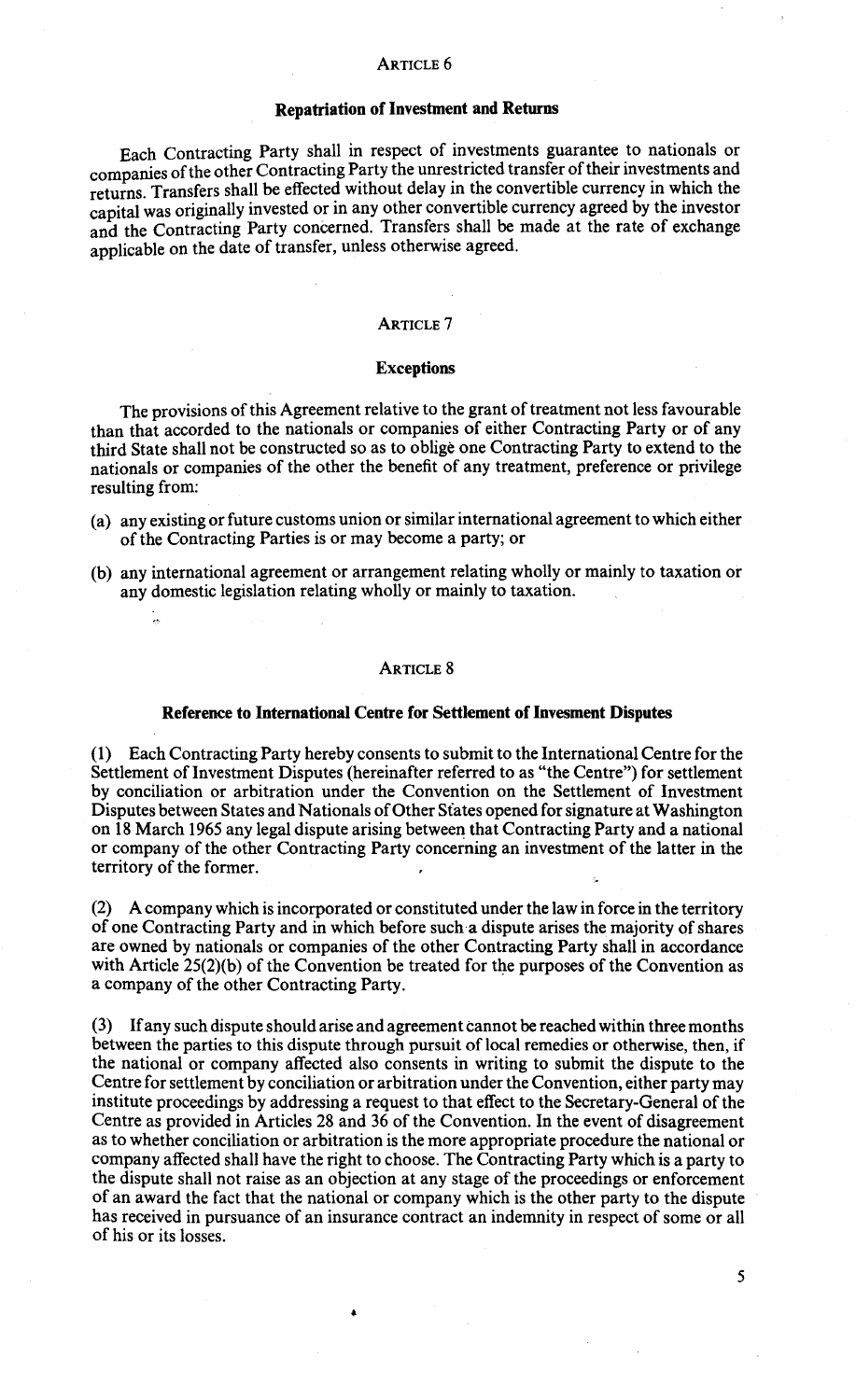(4) Neither Contracting Party shall pursue through the diplomatic channel any dispute referred to the Centre unless:

- (a) the Secretary-General of the Centre, or a conciliation commission or an arbitral tribunal constituted by it, decides that the dispute is not within the jurisdiction of the Centre; or
- (b) the other Contracting Party shall fail to abide by or to comply with any award rendered by an arbitral tribunal.

#### ARTICLE 9

#### Disputes between the Contracting Parties

(1) Disputes between the Contracting Parties concerning the interpretation or application of this Agreement should, if possible, be settled through the diplomatic channel.

(2) If a dispute between the Contracting Parties cannot thus be settled, it shall upon the request of either Contracting Party be submitted to an arbitral tribunal.

(3) Such an arbitral tribunal shall be constituted for each individual case in the following way. Within two months of the receipt of the request for arbitration, each Contracting Party shall appoint one member of the tribunal. Those two members shall then select a national of a third State who on approval by the two Contracting Parties shall be appointed Chairman of the tribunal. The Chairman shall be appointed within two months from the date of appointment of the other two members.

 $\hat{A}$ ) If within the periods specified in paragraph (3) of this Article the necessary appointments have not been made, either Contracting Party may, in the absence of any other agreement, invite the President of the International Court of Justice to make any necessary appointments. If the President is a national of either Contracting Party or if he is otherwise prevented from discharging the said function, the Vice-President shall be invited to make the necessary appointments. 'If the Vice-President is a national of either Contracting Party or ifhe too is prevented from discharging the said function, the Member of the International Court of Justice next in seniority who is not a national of either Contracting Party shall be invited to make the necessary appointments.

 $(5)$  The arbitral tribunal shall reach its decision by a majority of votes. Such decision shall be binding on both Contracting Parties. Each Contracting Party shall bear the cost of its own member of the tribunal and of its representation in the arbitral proceedings; the cost of the Chairman and the remaining costs shall be borne in equal parts by the Contracting Parties. The tribunal may, however, in its decision direct that a higher proportion of costs shall be borne by one of the two Contracting Parties, and this award shall be binding on both Contracting Parties. The tribunal shall determine its own procedure.

#### ARTICLE 10

#### Subrogation

(1) If one Contracting Party or its designated Agency ("the first Contracting Party") makes a payment under an indemnity given in respect of an investment in the territory of the other Contracting Party ("the Second Contracting Party"), the second Contracting Party shall recognise:

- (a) the assignment to the first Contracting Party by law or by legal transaction of all the rights and claims of the party indemnified; and
- (b) that the first Contracting Party is entitled to exercise such rights and enforce such claims by virtue of subrogation, to the same extent as the party indemnified.
- 6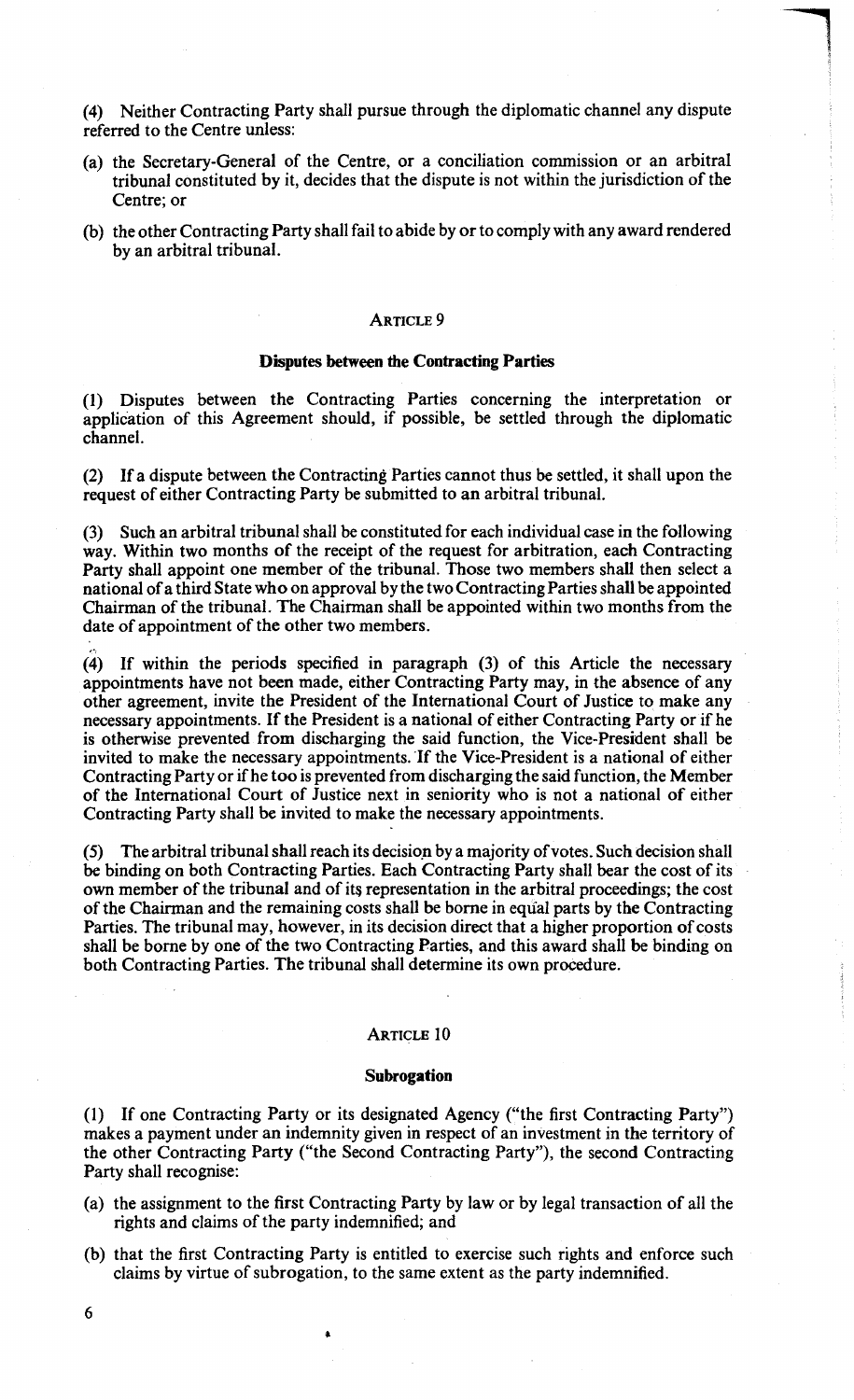(2) The first Contracting Party shall be entitled in all circumstances to the same treatment in respect of:

(a) the rights and claims acquired by it by virtue of the assignment, and

(b) any payments received in pursuance of those rights and claims,

as the party indemnified was entitled to receive by virtue of this Agreement in respect of the investment concerned and its related returns.

(3) Any payments received in non-convertible currency by the first Contracting Party in pursuance of the rights and claims acquired shall be freely available to the first Contracting Party for the purpose of meeting any expenditure incurred in the territory of the second Contracting Party.

#### ARTICLE 11

#### Application of other Rules

If the provisions of law of either Contracting Party or obligations under international law existing at present or established hereafter between the Contracting Parties in addition to the present Agreement contain rules, whether general or specific, entitling investments by nationals or companies of the other Contracting Party to a treatment more favourable than is provided for by the present Agreement, such rules shall to the extent that they are more favourable prevail over the present Agreement.

#### ARTICLE 12

#### Territorial Extension

At the time of signature of this Agreement, or at any time thereafter, the provisions of this Agreement may be extended to such territories for whose international relations the Government of the United Kingdom are responsible as may be agreed between the Contracting Parties in an Exchange of Notes.

#### **ARTICLE 13**

#### Entry into Force

This agreement shall enter into force on the date of signature.

.<br>پ

#### ARTICLE 14

#### Duration and Termination

This Agreement shall remain in force for a period of ten years. Thereafter it shall continue in force until the expiration of twelve months from the date on which either Contracting Party shall have given written notice of termination to the other. Provided that in respect of investments made whilst the Agreement is in force, its provisions shall continue in effect with respect to such investments for a period of twenty years after the date of termination and without prejudice to the application thereafter of the rules of general international law.

à.